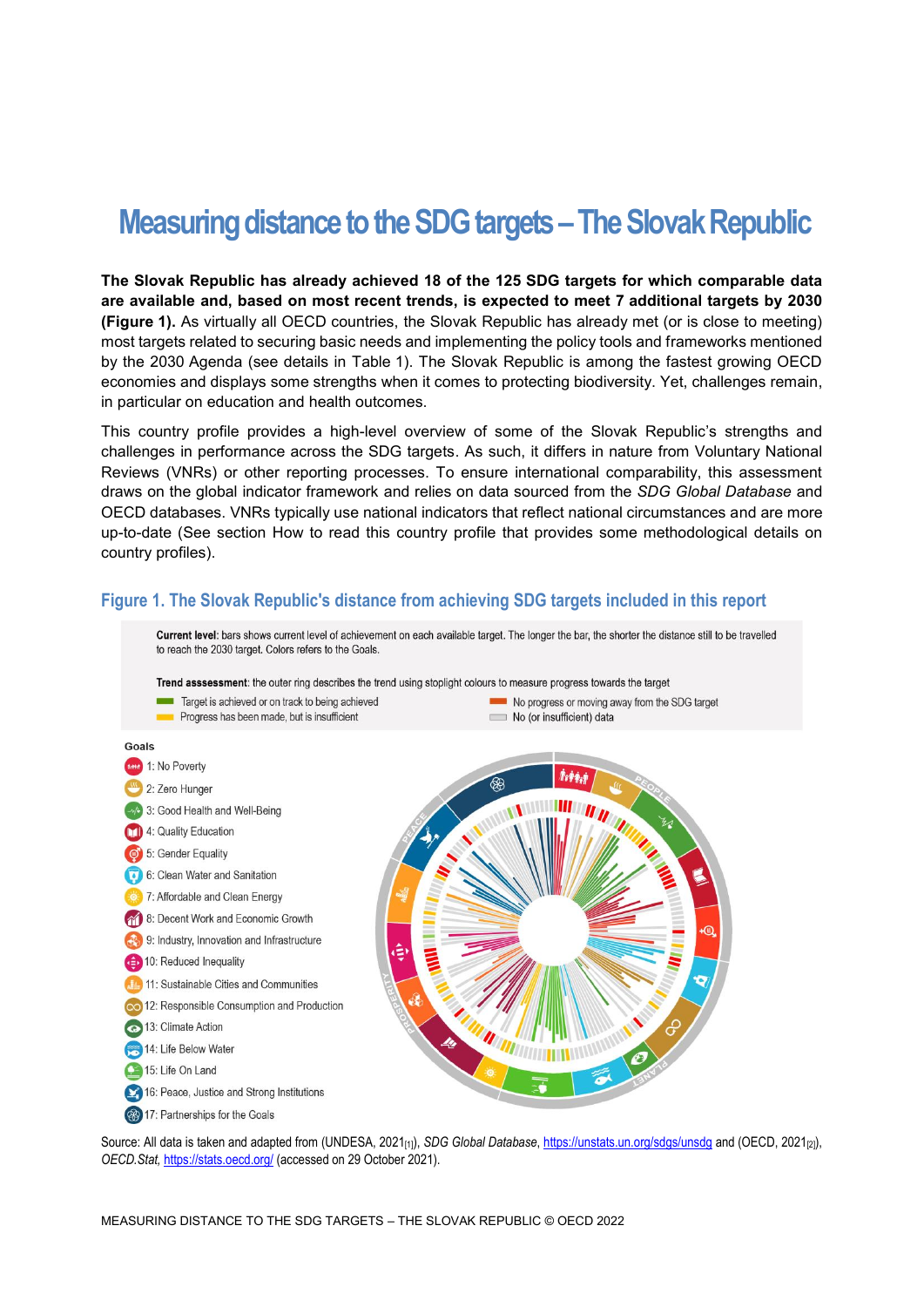# **Main strengths**

**Over the past 20 years, the Slovak Republic has achieved high economic growth.** Before the pandemic hit, GDP growth, supported by a strong growth of labour productivity, was well above the OECD average (Targets 8.1 and 8.2). As a result, the labour market also improved. In 2018, national compliance with labour rights (freedom of association and collective bargaining) was among the highest of the OECD (Target 8.8). The unemployment rate, while still close to the OECD average, has been falling and earnings increased (Target 8.5). While the share of youth not in education, employment or training (at 14%) remains high and close to the OECD average, it decreased significantly (Target 8.6). Poverty is also lower than in most OECD countries (Targets 1.2 and 10.2).

**On the environmental side, the Slovak Republic performs well on biodiversity related targets (Goal 15).** Substantial progress has been made in expanding protected areas, which now cover 38% of the territory, (above the Aichi target of 17%). Further, more than 85% of terrestrial, freshwater and mountain areas that are considered key for biodiversity are already protected (Targets 15.1 and 15.4) while available measures suggest good management of forest areas (Target 15.2). In addition, while rising, the environmental impact of agricultural production (measured through nitrogen surplus) is only a third of the OECD average (Target 2.4) and degraded land accounts for less than 5% of the territory (Target 15.3). As a result, while the loss of biodiversity is also concern, the conservation status of major species is better than in most OECD countries (Target 15.5).

### **Main challenges**

**Health outcomes are comparatively weak**. The distance to Target 3.4 on premature mortality is large, the suicide mortality rate is around the OECD average, and the risk of dying from non-communicable diseases (cardiovascular disease, cancer, diabetes or chronic respiratory disease) is well above the average among OECD Members. Overweight and obesity are also a growing concern. Last available data (referring to 2008) show that around 17% of adults are obese (Target 2.2). Unlike most OECD countries, smoking rates have not been decreasing. In 2019, more than one in five Slovak smoke daily (Target 3.a). Although decreasing, the Slovak Republic also features above average per capita alcohol consumption (Target 3.5). As a result, the 12-months prevalence of alcohol use disorder (at 12%) is 4 points higher than the OECD average. In addition, the high level of fine particle matters in metropolitan areas (Target 11.6) weigh heavily on health outcomes (Target 3.9).

**Improving skills require further efforts.** While the shares of low skilled students and of adults taking formal and non-formal education are roughly in line with the OECD average (Targets 4.1 and 4.3), there is scope for improvement on many education-related targets. Relatively to other OECD countries, a small share of adults and young people have a broad set of ICT skills (Target 4.4) and more should be done to mainstream education for sustainable development in national education policies, student's curricula and assessments (Targets 4.7, 12.8 and 13.3). In addition, educational disparities remain important and start early in life. While, on average among OECD countries, over 95% of children are enrolled in early childhood education and care one year before the official primary school entry age, this rate is below 85% in the Slovak Republic. Differences in socio-economic background, gender, immigration status and location contribute to disparities in education outcomes (Target 4.5).

**The Slovak Republic is also far from some Targets on the Peace and Partnerships goals**. In 2020, only one fifth of citizens trusted the judicial system (Target 16.6). Decision-making could be more inclusive, with the OECD index of diversity in the central government workforce almost half the OECD average and only one in four parliamentary seats held by women (Targets 5.5 and 16.7). On Goal 17, as it is the case in many OECD countries, Official Development Assistance is at 0.13% far below the long-term 0.7% Target of GNI (Target 17.2).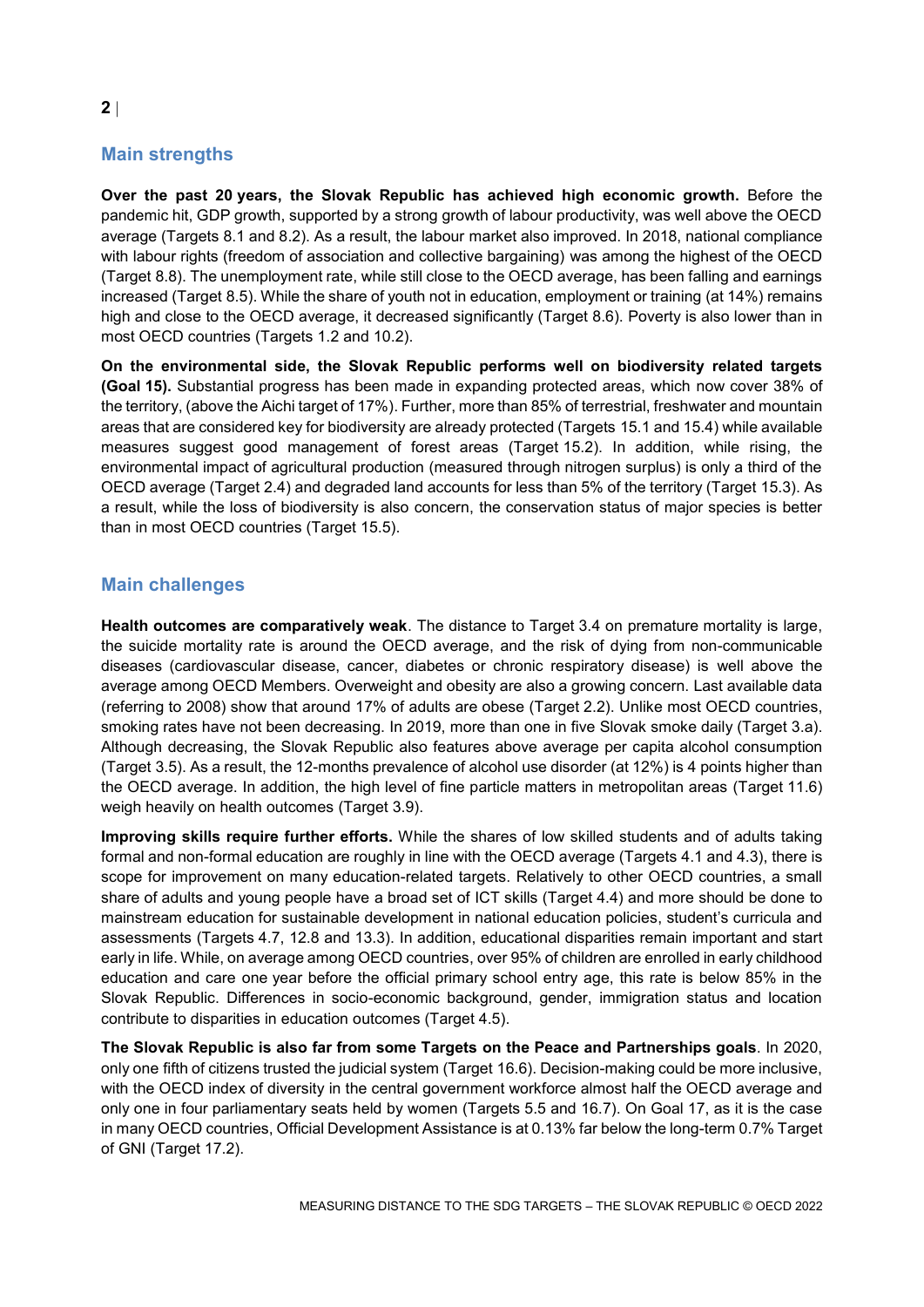#### **Statistical gaps**

**Like in many other OECD countries, data availability remains a challenge when measuring distances to targets** (see the Overview chapter for details). For the Slovak Republic, available data on the level of the different indicators allow covering 125 of the 169 targets. As shown in [Figure](#page-2-0) 2 below, indicator coverage is uneven across the 17 goals. While ten goals (mostly within People, Planet and Prosperity categories) have most of their targets covered (the indicator coverage exceeds 80%), coverage is lower for Goal 11 on cities (50%), and Goal 14 on life below water (20%) – the Slovak Republic is a landlocked country and some Goal 14 Targets may not apply. Data gaps become starker when focusing on performance indicators, excluding those providing contextual information. In this case, coverage exceeds 80% for only Goals 3 on health and 4 on education. Moreover, for seven goals, mostly within the Planet category (Goals 12, 13, 14 and 15) but also in Goals 5 on gender equality, 11 on cities and 17 on partnerships, data are lacking to monitor changes over time for more than two in three targets.



<span id="page-2-0"></span>

Note: The figure represents the Slovak Republic's share of targets covered by at least one indicator for each SDG. Numbers from 1 to 17 stand for the goals: 1 No poverty, 2 Zero hunger, 3 Good health and well-being, 4 Quality education, 5 Gender equality, 6 Clean water and sanitation, 7 Affordable and clean energy, 8 Decent work and economic growth, 9 Industry, innovation and infrastructure, 10 Reduced inequalities, 11 Sustainable cities and communities, 12 Responsible consumption and production, 13 Climate action, 14 Life below water, 15 Life on land, 16 Peace, justice and strong institutions and 17 Partnerships for the goals. These goals are grouped under five broad themes (the "5Ps"): People, Planet, Prosperity, Peace and Partnership. Beyond data availability, other statistical gaps such as timeliness or granularity also need to be considered. For instance, given the lag in available data, the effects of the pandemic on current distance and trajectories may not be reflected in the estimates.

Source: All data is taken and adapted from (UNDESA, 2021<sub>[1]</sub>), *SDG Global Database*[, https://unstats.un.org/sdgs/unsdg](https://unstats.un.org/sdgs/unsdg) and (OECD, 2021<sub>[2]</sub>), *OECD.Stat,* <https://stats.oecd.org/> (accessed on 29 October 2021).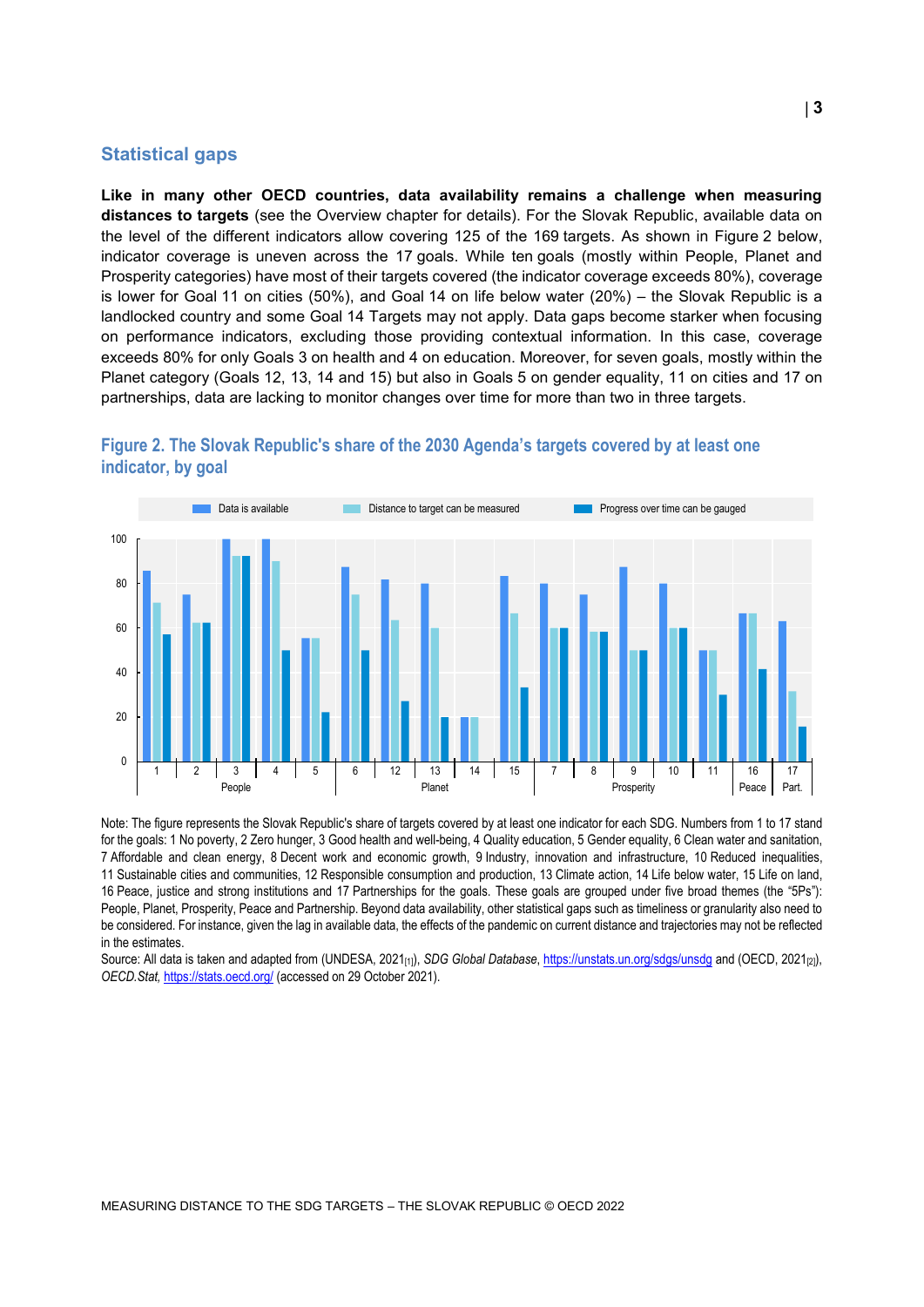# **Detailed information**

While some SDG Targets are, on average, close to being met, performance is very uneven across the 17 Goals of the 2030 Agenda for Sustainable Development. [Table](#page-3-0) 1 presents an overview of the Slovak Republic's progress towards targets based on available data for each of the 17 Goals. It shows that distances to Targets and trends over time differ significantly even when considering a specific goal.

| Goal           | Target | Short Label                           | Distance to<br>Target (s.u.) | <b>Trend Assessment</b>                                              | OECD<br>Average | <b>OECD Trend Assessment</b>                                         |
|----------------|--------|---------------------------------------|------------------------------|----------------------------------------------------------------------|-----------------|----------------------------------------------------------------------|
|                |        |                                       |                              |                                                                      | distance (s.u.) |                                                                      |
| $\mathbf{1}$   | 1.1    | Extreme poverty                       | 0.00                         | Target is achieved or on<br>track to being achieved                  | 0.00            | Target is achieved or on<br>track to being achieved                  |
| 1              | 1.2    | Poverty in all its<br>dimensions      | 0.66                         | No progress or moving<br>away from the SDG target                    | 1.41            | No progress or moving<br>away from the SDG target                    |
| 1              | 1.3    | Social protection<br>coverage         | 0.90                         | No progress or moving<br>away from the SDG target                    | 0.80            | No progress or moving<br>away from the SDG target                    |
| 1              | 1.4    | Access to basic services              | 0.00                         | No progress or moving<br>away from the SDG target                    | 0.00            | Target is achieved or on<br>track to being achieved                  |
| 1              | 1.5    | Resilience to shocks                  | 2.61                         | n.a.                                                                 | 1.00            | n.a.                                                                 |
| $\overline{2}$ | 2.1    | Hunger                                | 0.54                         | No progress or moving<br>away from the SDG target                    | 0.28            | No progress or moving<br>away from the SDG target                    |
| $\overline{2}$ | 2.2    | Malnutrition                          | 3.19                         | No progress or moving<br>away from the SDG target                    | 2.46            | No progress or moving<br>away from the SDG target                    |
| $\overline{2}$ | 2.4    | Sustainable production                | 0.48                         | No progress or moving<br>away from the SDG target                    | 1.34            | No progress or moving<br>away from the SDG target                    |
| $\overline{2}$ | 2.5    | Diversity of seeds and<br>livestocks* | 4.15                         | No progress or moving<br>away from the SDG target                    | 3.59            | No progress or moving<br>away from the SDG target                    |
| $\overline{2}$ | 2.c    | Food prices anomalies                 | 0.00                         | Target is achieved or on<br>track to being achieved                  | 0.00            | Target is achieved or on<br>track to being achieved                  |
| 3              | 3.1    | Maternal mortality                    | 0.00                         | No progress or moving<br>away from the SDG target                    | 0.00            | Target is achieved or on<br>track to being achieved                  |
| 3              | 3.2    | Death of newborns and<br>children     | 0.00                         | Target is achieved or on<br>track to being achieved                  | 0.00            | Target is achieved or on<br>track to being achieved                  |
| 3              | 3.3    | Communicable diseases                 | 0.26                         | Progress has been made,<br>but is insufficient to meet the<br>target | 0.56            | Progress has been made,<br>but is insufficient to meet the<br>target |
| 3              | 3.4    | Premature mortality                   | 1.67                         | Progress has been made,<br>but is insufficient to meet the<br>target | 1.26            | Progress has been made,<br>but is insufficient to meet the<br>target |
| 3              | 3.5    | Prevention of Substance<br>abuse      | 1.30                         | Progress has been made,<br>but is insufficient to meet the<br>target | 0.63            | Progress has been made,<br>but is insufficient to meet the<br>target |
| 3              | 3.6    | Road traffic accidents*               | 0.80                         | Progress has been made,<br>but is insufficient to meet the<br>target | 0.78            | Progress has been made,<br>but is insufficient to meet the<br>target |
| 3              | 3.7    | Access to sexual health-<br>care      | 1.40                         | No progress or moving<br>away from the SDG target                    | 0.58            | Progress has been made,<br>but is insufficient to meet the<br>target |
| 3              | 3.8    | Health coverage                       | 1.87                         | Progress has been made,<br>but is insufficient to meet the<br>target | 1.79            | Progress has been made,<br>but is insufficient to meet the<br>target |
| 3              | 3.9    | Deaths and illness from<br>pollution  | 0.88                         | Target is achieved or on<br>track to being achieved                  | 0.55            | No progress or moving<br>away from the SDG target                    |
| 3              | 3.a    | Tobacco consumption                   | 3.58                         | No progress or moving<br>away from the SDG target                    | 2.65            | Progress has been made,<br>but is insufficient to meet the<br>target |

# <span id="page-3-0"></span>**Table 1. The Slovak Republic distances to targets and recent trends**

MEASURING DISTANCE TO THE SDG TARGETS – THE SLOVAK REPUBLIC © OECD 2022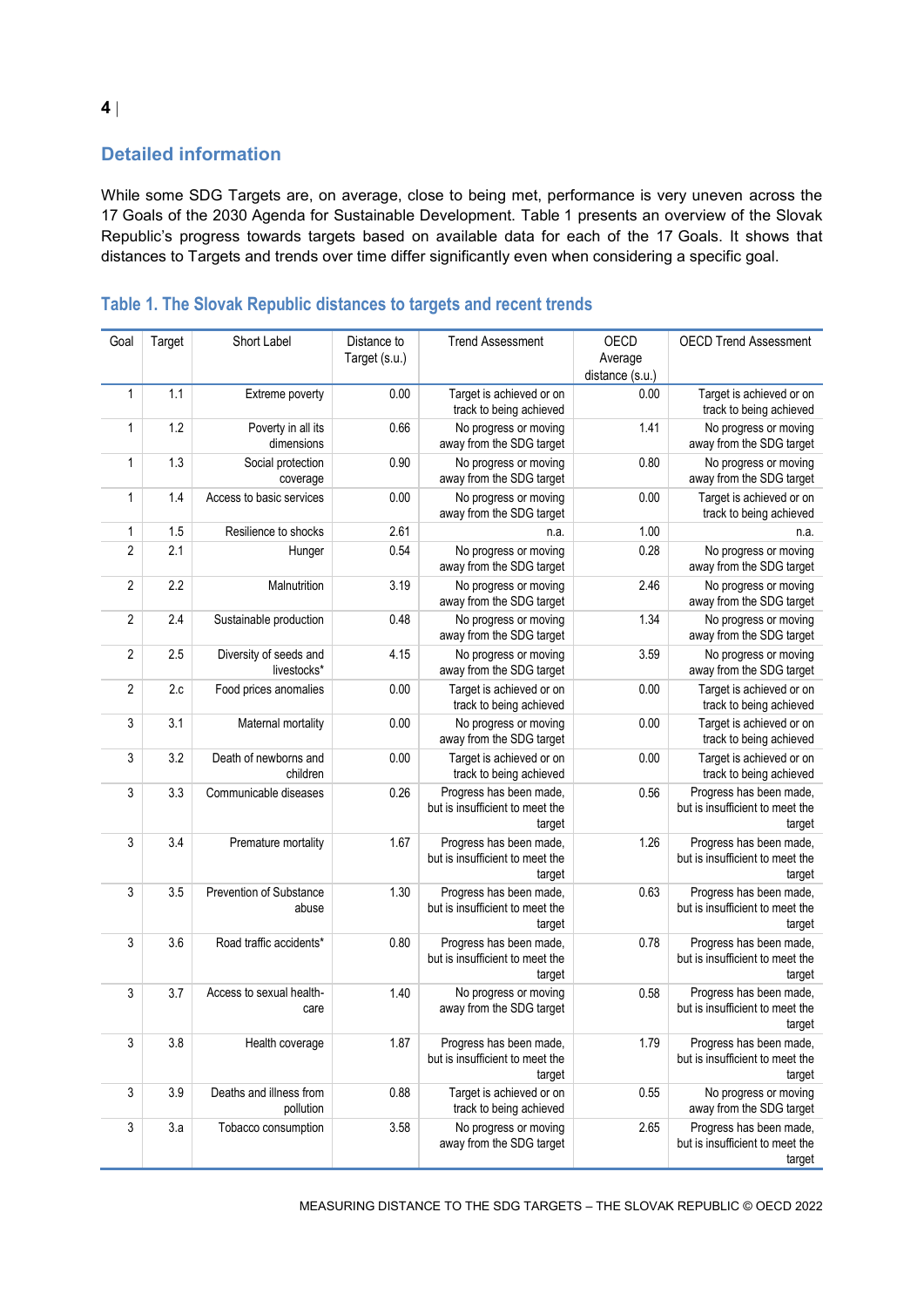| Goal | Target | Short Label                           | Distance to   | <b>Trend Assessment</b>                                              | OECD            | <b>OECD Trend Assessment</b>                                         |
|------|--------|---------------------------------------|---------------|----------------------------------------------------------------------|-----------------|----------------------------------------------------------------------|
|      |        |                                       | Target (s.u.) |                                                                      | Average         |                                                                      |
|      |        |                                       |               |                                                                      | distance (s.u.) |                                                                      |
| 3    | 3.b    | Vaccination                           | 0.00          | Target is achieved or on<br>track to being achieved                  | 0.37            | Target is achieved or on<br>track to being achieved                  |
| 3    | 3.d    | Health emergency<br>preparedness      | 1.08          | Target is achieved or on<br>track to being achieved                  | 1.19            | Target is achieved or on<br>track to being achieved                  |
| 4    | 4.1    | Primary and secondary<br>education    | 1.01          | No progress or moving<br>away from the SDG target                    | 1.17            | No progress or moving<br>away from the SDG target                    |
| 4    | 4.2    | Pre-primary education                 | 2.02          | No progress or moving<br>away from the SDG target                    | 0.24            | Target is achieved or on<br>track to being achieved                  |
| 4    | 4.3    | Lifelong learning                     | 1.38          | No progress or moving<br>away from the SDG target                    | 1.25            | No progress or moving<br>away from the SDG target                    |
| 4    | 4.4    | Skills for employment                 | 1.63          | No progress or moving<br>away from the SDG target                    | 1.23            | No progress or moving<br>away from the SDG target                    |
| 4    | 4.5    | Disparities in education              | 1.70          | No progress or moving<br>away from the SDG target                    | 1.49            | No progress or moving<br>away from the SDG target                    |
| 4    | 4.6    | Adults' literacy and<br>numeracy      | 0.83          | n.a.                                                                 | 1.57            | n.a.                                                                 |
| 4    | 4.7    | Skills for sustainable<br>development | 3.32          | n.a.                                                                 | 1.04            | n.a.                                                                 |
| 4    | 4.a    | <b>Education facilities</b>           | 0.00          | n.a.                                                                 | 0.05            | n.a.                                                                 |
| 4    | 4.c    | Qualification of teachers             | 1.15          | n.a.                                                                 | 0.60            | n.a.                                                                 |
| 5    | 5.1    | Discrimination against<br>women       | 1.18          | n.a.                                                                 | 1.32            | n.a.                                                                 |
| 5    | 5.2    | Violence against women                | 1.22          | n.a.                                                                 | 0.89            | n.a.                                                                 |
| 5    | 5.3    | Harmful practices                     | 2.31          | n.a.                                                                 | 1.37            | n.a.                                                                 |
| 5    | 5.5    | Women's participation                 | 2.28          | No progress or moving<br>away from the SDG target                    | 1.89            | Progress has been made,<br>but is insufficient to meet the<br>target |
| 5    | 5.b    | Women's empowerment                   | 0.47          | Progress has been made,<br>but is insufficient to meet the<br>target | 0.53            | Target is achieved or on<br>track to being achieved                  |
| 6    | 6.1    | Access to drinking water              | 0.00          | Target is achieved or on<br>track to being achieved                  | 0.15            | Target is achieved or on<br>track to being achieved                  |
| 6    | 6.2    | Waste water treatment                 | 0.41          | No progress or moving<br>away from the SDG target                    | 0.35            | Progress has been made,<br>but is insufficient to meet the<br>target |
| 6    | 6.3    | Water quality                         | 1.01          | Target is achieved or on<br>track to being achieved                  | 0.68            | Target is achieved or on<br>track to being achieved                  |
| 6    | 6.4    | Water-use efficiency                  | 0.22          | Target is achieved or on<br>track to being achieved                  | 0.54            | Progress has been made,<br>but is insufficient to meet the<br>target |
| 6    | 6.5    | Water resources<br>management         | 1.48          | n.a.                                                                 | 0.98            | n.a.                                                                 |
| 6    | 6.6    | Water-related<br>ecosystems*          | 1.48          | n.a.                                                                 | 2.18            | n.a.                                                                 |
| 7    | 7.1    | Access to energy                      | 0.00          | Target is achieved or on<br>track to being achieved                  | 0.00            | Target is achieved or on<br>track to being achieved                  |
| 7    | 7.2    | Clean energy                          | 1.34          | Progress has been made,<br>but is insufficient to meet the<br>target | 0.62            | Progress has been made,<br>but is insufficient to meet the<br>target |
| 7    | 7.3    | Energy efficiency                     | 1.22          | Progress has been made,<br>but is insufficient to meet the<br>target | 0.98            | Progress has been made,<br>but is insufficient to meet the<br>target |
| 8    | 8.1    | GDP growth                            | 0.68          | No progress or moving<br>away from the SDG target                    | 1.89            | No progress or moving<br>away from the SDG target                    |
| 8    | 8.2    | Productivity                          | 0.68          | No progress or moving<br>away from the SDG target                    | 1.77            | No progress or moving<br>away from the SDG target                    |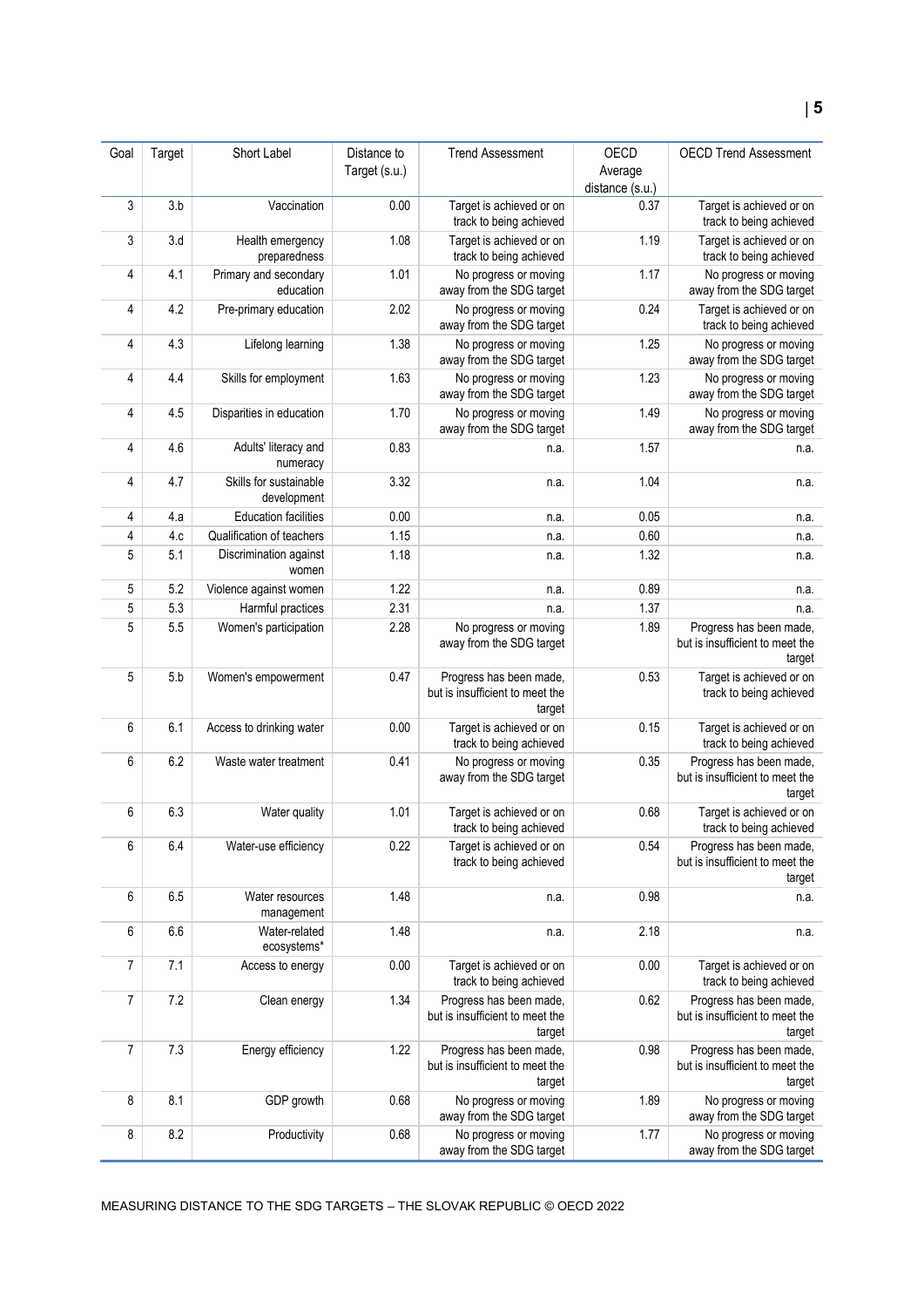| Goal | Target | Short Label                           | Distance to<br>Target (s.u.) | <b>Trend Assessment</b>                                              | OECD<br>Average<br>distance (s.u.) | <b>OECD Trend Assessment</b>                                         |
|------|--------|---------------------------------------|------------------------------|----------------------------------------------------------------------|------------------------------------|----------------------------------------------------------------------|
| 8    | 8.4    | Material footprint                    | 0.65                         | Progress has been made,<br>but is insufficient to meet the<br>target | 0.82                               | Progress has been made,<br>but is insufficient to meet the<br>target |
| 8    | 8.5    | Employment                            | 1.17                         | Progress has been made,<br>but is insufficient to meet the<br>target | 0.97                               | No progress or moving<br>away from the SDG target                    |
| 8    | 8.6    | <b>NEET</b>                           | 1.73                         | Progress has been made,<br>but is insufficient to meet the<br>target | 1.69                               | No progress or moving<br>away from the SDG target                    |
| 8    | 8.8    | Labour rights                         | 0.22                         | Progress has been made,<br>but is insufficient to meet the<br>target | 0.80                               | Progress has been made,<br>but is insufficient to meet the<br>target |
| 8    | 8.10   | <b>Financial institutions</b>         | 0.78                         | No progress or moving<br>away from the SDG target                    | 0.45                               | Target is achieved or on<br>track to being achieved                  |
| 9    | 9.2    | Sustainable industry                  | 0.77                         | Progress has been made,<br>but is insufficient to meet the<br>target | 0.95                               | No progress or moving<br>away from the SDG target                    |
| 9    | 9.4    | Environmental impact                  | 1.70                         | Progress has been made,<br>but is insufficient to meet the<br>target | 0.87                               | Progress has been made,<br>but is insufficient to meet the<br>target |
| 9    | 9.5    | Research and<br>development           | 2.00                         | Progress has been made,<br>but is insufficient to meet the<br>target | 1.06                               | Progress has been made,<br>but is insufficient to meet the<br>target |
| 9    | 9c     | ICT                                   | 0.51                         | Progress has been made,<br>but is insufficient to meet the<br>target | 0.36                               | Progress has been made,<br>but is insufficient to meet the<br>target |
| 10   | 10.1   | Income distribution                   | 1.85                         | No progress or moving<br>away from the SDG target                    | 1.23                               | No progress or moving<br>away from the SDG target                    |
| 10   | 10.2   | Social inclusion                      | 0.69                         | No progress or moving<br>away from the SDG target                    | 1.54                               | No progress or moving<br>away from the SDG target                    |
| 10   | 10.3   | Inequalities of outcome               | 1.56                         | No progress or moving<br>away from the SDG target                    | 1.27                               | Progress has been made,<br>but is insufficient to meet the<br>target |
| 10   | 10.4   | Redistribution                        | 0.99                         | No progress or moving<br>away from the SDG target                    | 1.12                               | No progress or moving<br>away from the SDG target                    |
| 10   | 10.5   | Financial markets                     | 0.89                         | No progress or moving<br>away from the SDG target                    | 0.90                               | No progress or moving<br>away from the SDG target                    |
| 10   | 10.a   | Tariff-lines                          | 0.31                         | Target is achieved or on<br>track to being achieved                  | 0.93                               | Progress has been made,<br>but is insufficient to meet the<br>target |
| 11   | 11.1   | Housing                               | 2.30                         | Progress has been made,<br>but is insufficient to meet the<br>target | 0.80                               | No progress or moving<br>away from the SDG target                    |
| 11   | 11.3   | Urbanization                          | 1.45                         | Progress has been made,<br>but is insufficient to meet the<br>target | 1.19                               | Progress has been made,<br>but is insufficient to meet the<br>target |
| 11   | 11.6   | Environmental impact of<br>cities     | 0.95                         | Progress has been made,<br>but is insufficient to meet the<br>target | 0.49                               | Progress has been made,<br>but is insufficient to meet the<br>target |
| 11   | 11.a   | Urban policies                        | 0.00                         | n.a.                                                                 | 0.23                               | n.a.                                                                 |
| 11   | 11.b   | <b>Disaster Risk Reduction</b>        | 2.61                         | n.a.                                                                 | 0.81                               | n.a.                                                                 |
| 12   | 12.1   | Sustainable cons. and<br>prod.        | 0.00                         | n.a.                                                                 | 0.00                               | n.a.                                                                 |
| 12   | 12.2   | Efficient use of natural<br>resources | 0.50                         | Progress has been made,<br>but is insufficient to meet the<br>target | 0.87                               | Progress has been made,<br>but is insufficient to meet the<br>target |
| 12   | 12.3   | Food waste                            | 1.26                         | n.a.                                                                 | 1.36                               | n.a.                                                                 |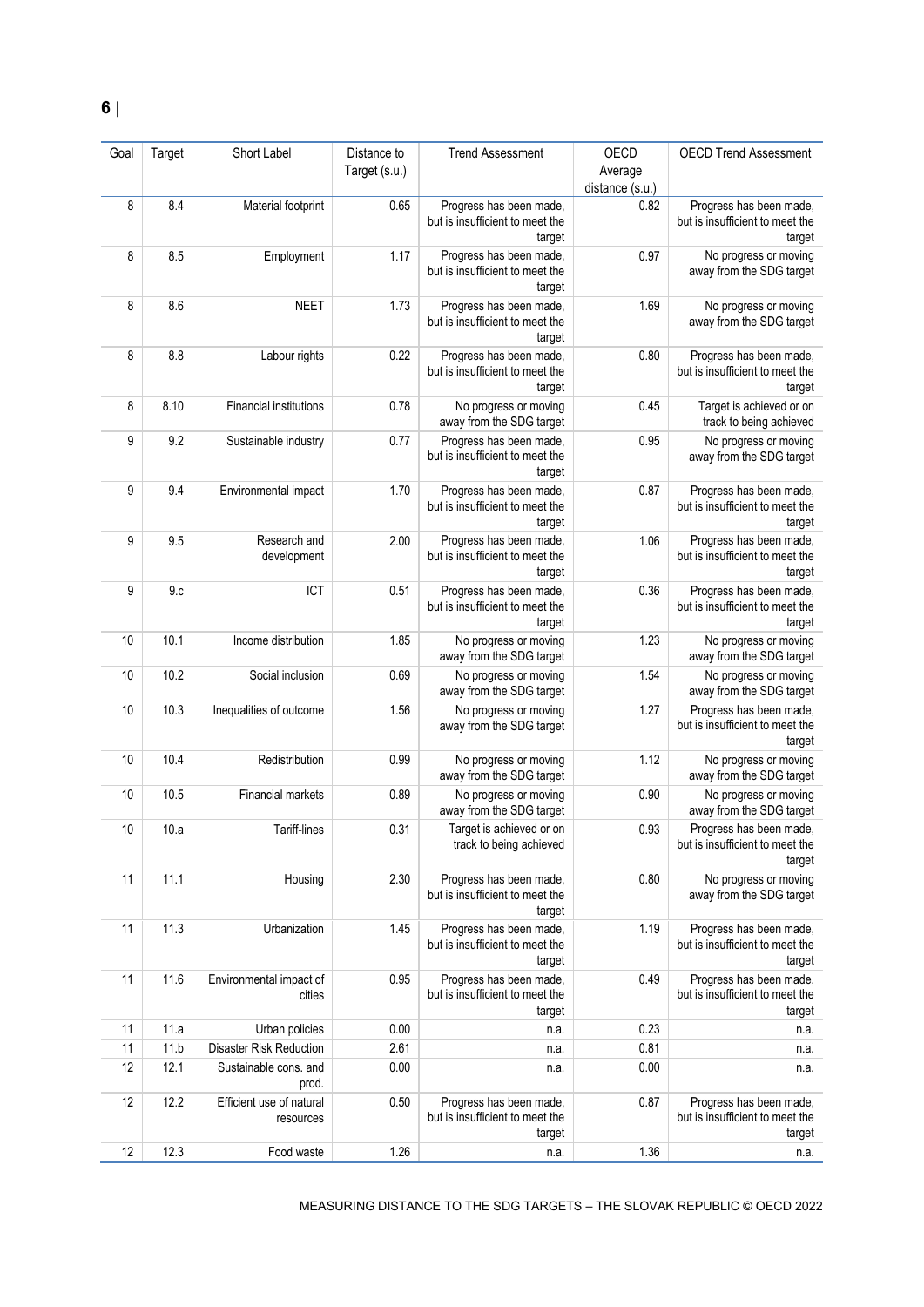#### Goal Target Short Label Distance to Target (s.u.) Trend Assessment OECD Average distance (s.u.) OECD Trend Assessment 12 12.4 Chemical and hazardous waste<sup>\*</sup> 1.09 n.a. 1.02 n.a. 12 12.5 Waste generation 0.68 Progress has been made, but is insufficient to meet the target 0.66 **Progress has been made,** but is insufficient to meet the target 12 12.8 Education for sustainability  $3.32$  n.a.  $1.04$  n.a. n.a. 12 12.b Tourism sustainability 2.38 No progress or moving away from the SDG target 1.87 No progress or moving away from the SDG target 13 13.1 Resilience to climate events 2.61 n.a. 0.73 n.a. 13 13.2 Greenhouse gas emissions 0.80 Progress has been made, but is insufficient to meet the target 1.15 Progress has been made, but is insufficient to meet the target 13 13.3 Education for sustainability  $3.32$  n.a.  $1.04$  n.a. n.a. 14 14.6 Harmful subsidies to fisheries\* 0.00 **n.a.** n.a.  $\vert$  0.36 **n.a.** n.a. 14 14.b Small-scale fisheries 1.80 n.a. 1.64 n.a. 1.64 n.a. 15 15.1 Ecosystem protection<sup>\*</sup> 0.18 Progress has been made, but is insufficient to meet the target 0.74 Progress has been made, but is insufficient to meet the target 15 15.2 Sustainable use of forest\* 0.13 Target is achieved or on track to being achieved 0.60 Target is achieved or on track to being achieved 15 15.3 Desertification 0.36 n.a. 1.04 n.a. 1.04 n.a. 15 15.4 Mountain ecosystems 0.02 Target is achieved or on track to being achieved 0.73 Progress has been made, but is insufficient to meet the target 15 15.5 Threatened species<sup>\*</sup> 0.49 Progress has been made. but is insufficient to meet the target 1.20 No progress or moving away from the SDG target 15 15.6 Benefits from genetic resources 0.61 n.a. 0.78 n.a. 15 15.8 Invasive alien species\* 0.67 n.a. n.a. 0.30 n.a. 0.30 n.a. 15 15.9 National and local planning\* 0.00 **n.a.** n.a.  $0.54$  n.a. 16 16.1 Violence and related deaths 0.92 Progress has been made, but is insufficient to meet the target 0.66 Progress has been made, but is insufficient to meet the target 16 16.2 Violence against children 0.98 No progress or moving away from the SDG target 0.65 No progress or moving away from the SDG target 16 16.3 Rule of law 0.39 No progress or moving away from the SDG target 2.33 No progress or moving away from the SDG target 16 16.5 Corruption and bribery 0.00 n.a. 0.17 n.a. 0.17 n.a. 16 16.6 Accountable institutions 4.28 No progress or moving away from the SDG target 2.26 Progress has been made, but is insufficient to meet the target 16 16.7 Inclusive decision-making 2.67 n.a. 1.85 n.a. 1.85 n.a. 16 16.10 Access to information 0.00 n.a. 0.00 n.a. 16 16.a National institutions 0.77 No progress or moving away from the SDG target 0.54 Target is achieved or on track to being achieved 17 17.2 Official Development 1.80 Progress has been made, but is insufficient to meet the 0.94 Progress has been made, but is insufficient to meet the

target

0.01 Target is achieved or on

track to being achieved

Assistance

system

17 17.10 Multilateral trading

target

0.45 Target is achieved or on

track to being achieved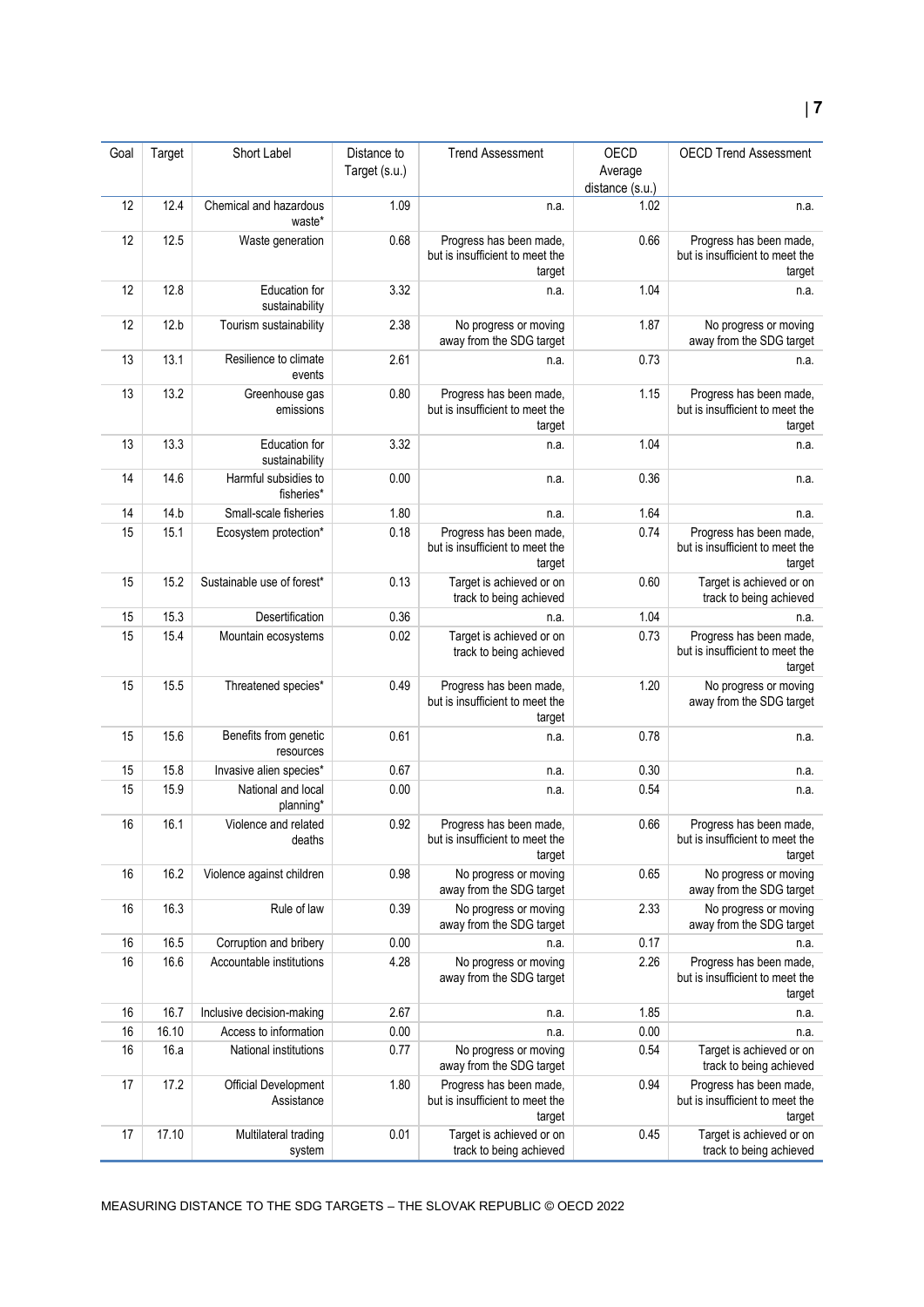| Goal | Гarqet | Short Label                                       | Distance to   | <b>Trend Assessment</b>                           | OECD            | <b>OECD Trend Assessment</b>                      |
|------|--------|---------------------------------------------------|---------------|---------------------------------------------------|-----------------|---------------------------------------------------|
|      |        |                                                   | Target (s.u.) |                                                   | Average         |                                                   |
|      |        |                                                   |               |                                                   | distance (s.u.) |                                                   |
| 17   | 17.12  | Market access for least<br>developed countries    | 1.05          | No progress or moving<br>away from the SDG target | 0.72            | No progress or moving<br>away from the SDG target |
| 17   | 17.16  | Global Partnership for<br>Sustainable Development | 0.00          | n.a.                                              | 0.89            | n.a.                                              |
| 17   | 17.18  | Statistical capacity                              | 0.00          | n.a.                                              | 0.09            | n.a.                                              |
| 17   | 17.19  | Statistical capacity-<br>building                 | 0.00          | n.a.                                              | 0.11            | n.a.                                              |

Note: \* refers to targets with a 2020 deadline. \*\* refers to targets with a 2025 deadline. The OECD average is measured as the simple average across OECD countries with available data

Source: All data is taken and adapted from (UNDESA, 2021<sub>[1]</sub>), *SDG Global Database*[, https://unstats.un.org/sdgs/unsdg](https://unstats.un.org/sdgs/unsdg) and (OECD, 2021<sub>[2]</sub>), *OECD.Stat,* <https://stats.oecd.org/> (accessed on 29 October 2021).

# <span id="page-7-0"></span>**How to read this country profile**

The OECD report *The Short and Winding Road to 2030: Measuring Distance to the SDG Targets* evaluates the distance that OECD countries need to travel to meet SDG targets for which data are currently available. It also looks at whether countries have been moving towards or away from these targets, and how likely they are to meet their commitments by 2030, based on an analysis of recent trends and the observed volatility in the different indicators.

As most authors and international organisations, this report adopts a rather simple geometric growth model for assessing the direction and pace of recent changes in the context of the SDGs. Yet, instead of making direct estimates of the value of the indicator by 2030, it models the likelihood of achieving a specific level using Monte Carlo simulations.

While the report provides an overview of where OECD countries, taken as a whole, currently stand, country profiles provide details of the performance and data availability of individual OECD countries.

#### *How to read the OECD SDG Wheel?*

Progress on SDGs requires a granular understanding of countries' strengths and weaknesses based on the consideration of the 169 targets of the 2030 Agenda. [Figure](#page-0-0) 1 shows both **current achievements** (in the inner circle; the longer the bar, the smaller the distance remaining to be travelled) **as well as whether OECD countries are on track** (or are at least making progress) to meet their commitments by 2030 (in the outer circle).

The length of each bar shows current level of achievement on each target. As detailed in the Methodological Annex, countries' distance to target is measured as the "standardised difference" between a country's current position and the target end-value. For each indicator, the standardised measurement unit (s.u.) is the standard deviation observed among OECD countries in the reference year (i.e. the year closest to 2015). Therefore, the longer the bar, the shorter the distance still to be travelled to reach the target by 2030. The colours of the bars applied to the various targets refer to the goals they pertain to.

The outer ring shows how OECD countries are performing over time and how likely they are to meet the different targets by 2030 based on the observed trends of the various indicators. It uses stoplight colours to classify the progress towards the target:

 green is used to indicate those countries that (based on the change in the different indicators over a recent period) should meet the target in 2030 just by maintaining their current pace of progress (i.e. more than 75% of (randomised) projections meet the target);